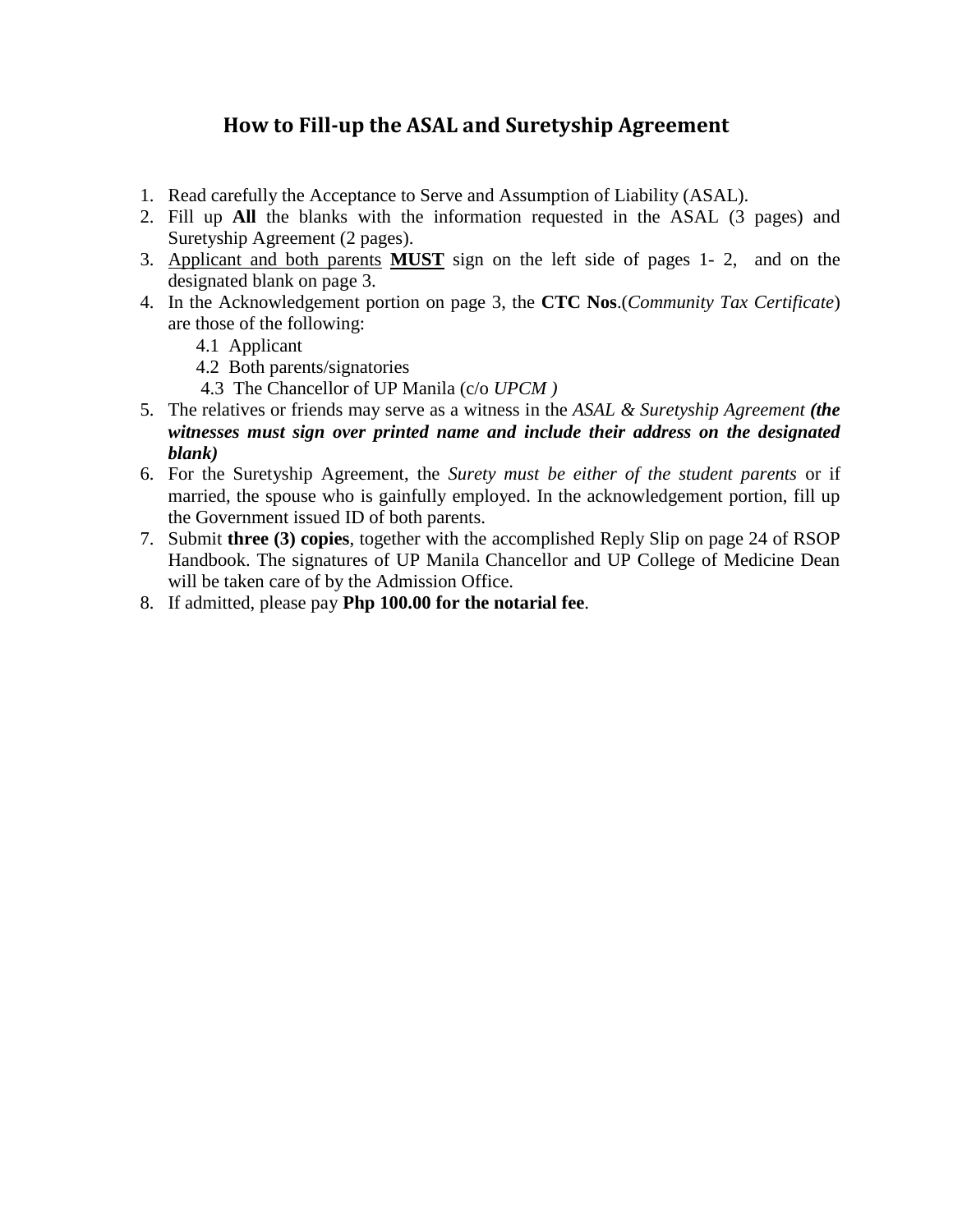## **UNIVERSITY OF THE PHILIPPINES COLLEGE OF MEDICINE**

Pedro Gil St., Ermita, Manila

#### **ACCEPTANCE TO SERVE AND ASSUMPTION OF LIABILITY (ASAL) AGREEMENT**

(UPCM Regionalization Program)

 This Acceptance to Serve and Assumption of Liability Agreement ("ASAL Agreement") made and executed this day of the contract of the contract of the contract of the contract of the contract of the contract of the contract of the contract of the contract of the contract of the contract of the \_\_\_\_\_\_\_\_\_\_\_\_\_\_\_\_\_\_\_\_\_\_, Philippines by and between:

|                   | _, Filipino, of legal age,        |
|-------------------|-----------------------------------|
| (name of student) |                                   |
| single/married to | with residence and postal address |

at \_\_\_\_\_\_\_\_\_\_\_\_\_\_\_\_\_\_\_\_\_\_\_\_\_\_\_\_\_\_\_\_\_\_\_\_\_\_\_\_\_\_\_\_\_\_\_, hereinafter

referred to as "**Student**";

### - and -

University of the Philippines Manila College of Medicine, with principal office at Pedro Gil St., Ermita, Manila, herein represented by its Chancellor, **CARMENCITA D. PADILLA, MD, MAHPS**, hereinafter referred to as "**UPCM**";

### WITNESSETH: That

WHEREAS, the Regionalization Program of the UPCM hereinafter referred to as (the "Program") strives to ensure excellence and leadership in community-oriented medical education, research and service, using the primary health care approach, intended especially for the underserved;

WHEREAS, the Student has applied to the Program and is aware of the requirements of the said program, and for this purpose, the Handbook on the UPCM Return Service Obligation Program and the Regionalization Program is hereto attached as Annex "A" the same to form an integral part hereof;

WHEREAS, this agreement becomes effective only upon acceptance of the student to the College of Medicine;

WHEREAS, in consideration of her/his admission to the Program and her/his being covered/under the above mentioned Agreement and considering her/his availment of state subsidy in her/his tuition fees, the student is required by UPCM to render health care services in her/his region care services in her/his region \_

 *(specific province)*  regions of the Philippines as defined by the Department of Health, immediately after her/ his graduation;

**NOW, THEREFORE**, in consideration of the foregoing premises, the Parties agree as follows:

## **Article I. Obligations of the Student**

The Student, having been accepted into the Regionalization Program (the "Program") of the UPCM and covered by/under the ASAL Agreement shall:

- 1. Faithfully adhere to the Vision-Mission of the UPCM specifically the ideals and requirements of the Program;
- 2. Abide by the prescribed course or instruction unless sooner separated or dismissed by competent authority for failure to cope with the academic and/or disciplinary standards, rules and regulations;
- 3. Obtain a Philippine Medical License within 2 years from the date of her/his

Signature of Father Signature of Father

 $\mathcal{L}_\text{max}$ 

 $\mathcal{L}_\text{max}$  , and the contract of the contract of the contract of the contract of the contract of the contract of the contract of the contract of the contract of the contract of the contract of the contract of the contr Signature of Student/Applicant

Signature of Student/Applicant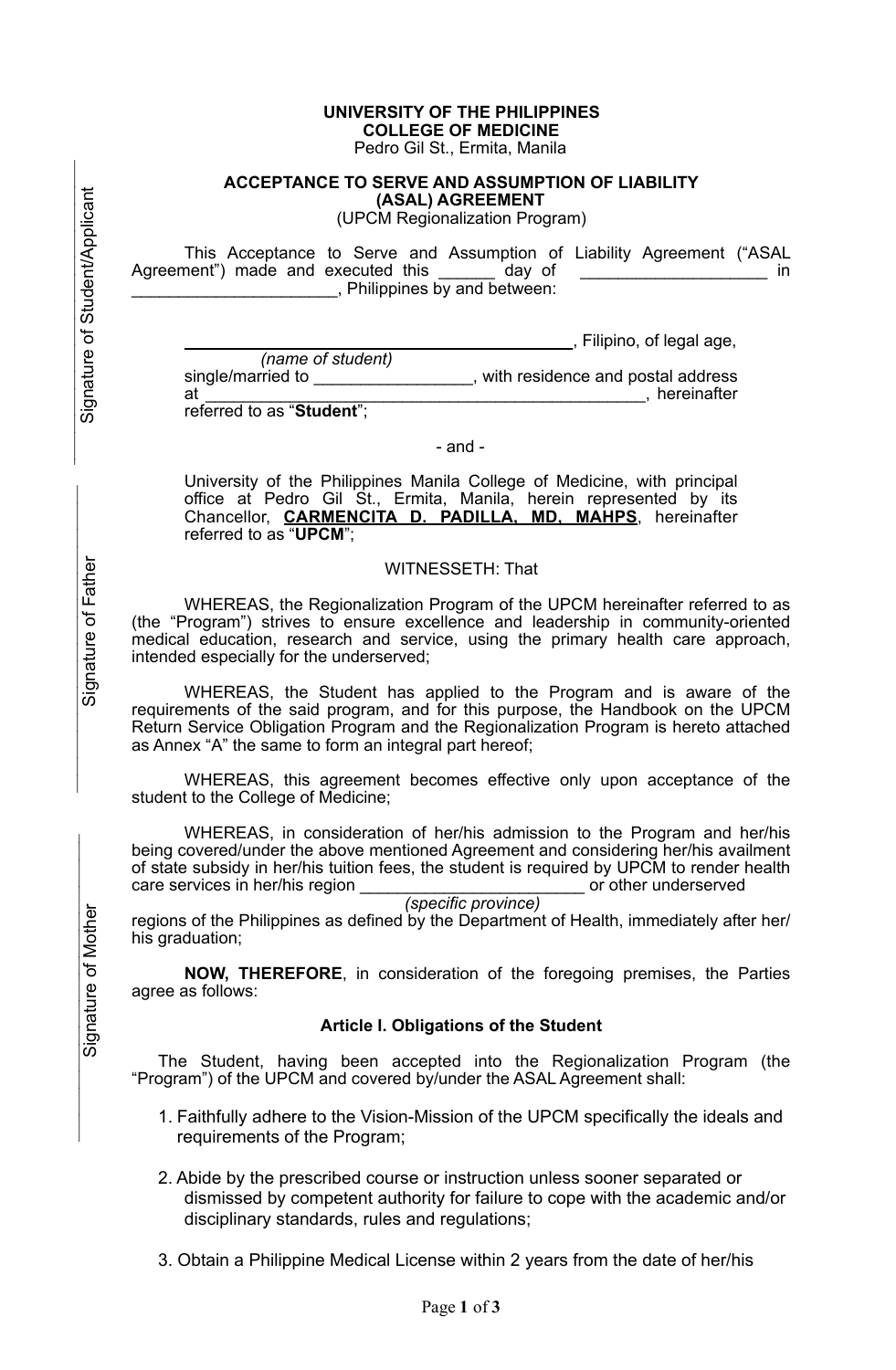UPCM graduation;

- 4. Render health care services in his/her province \_\_\_\_\_\_\_\_\_\_ or in another province within the same region, or if this is not possible for any valid reason, in an underserved region of the Philippines classified as such by the Department of Health.
- 5. The return service shall be rendered immediately after graduation, or after residency training program as the case may be, for a minimum of five (5) years within ten (10) years from the date of graduation. However, for subspecialty fellowship programs that would require additional years of training which will mean a violation of the 5-in-10 year rule for the return service, a formal request for such training must be submitted by the graduate to the RP Committee. The fellowship training will be undertaken only in the country. The committee, after due deliberation, will then make its final recommendation to the Dean for the approval/disapproval of the request for extension of the timeframe for the return service.
- 6. For RP graduates who were admitted to the MD-PhD program, the 5-in-10 year rule of the return service may commence after the completion of the PhD program by the graduate or after completion of the graduates' obligation to the sponsoring agency.
- 7. Submit on or before June 30 and December 31 of every year until completion of the Return Service Obligation, beginning the year he/she graduated from UPCM, a report of her/his health care activities and services for that year, specifying the following minimum required information:
	- a. Exact location and address where he/she is currently working
	- b. Complete name of the institution where he/she is working
	- c. The area or areas served
	- d. Brief description of the service work being performed
	- e. Good practices encountered including insights & analysis
	- f. Problems and challenges encountered including proposed strategies to address these concerns
	- g. Service goals and plans for the next 6 months

#### **Article II. Penalty for Breach**

1. The Student acknowledges and agrees that before the completion of her/his obligations under Article I of this Agreement and such other obligations as may from time to time be imposed by concerned University officials in the implementation of said Agreement, her/his transcripts of grades and/or diploma shall bear the statement *"Subject to compliance with the Return Service Agreement. Valid for employment within the Philippines only."*

2. In addition, the Student shall be held liable for breach of contract jointly and severally with her/his parents or guardians, and guarantor/surety as provided for in the Suretyship Agreement hereto attached as Annex "B", and reimburse to UPCM a payback equivalent to double the cost of medical education up to the year level completed or currently in.

#### **Article III. Free and Harmless Clause**

 Any loss and/or damage caused by the Student to any person as a result of her/ his performance of health care services as required under this ASAL Agreement shall be the sole and exclusive liability and responsibility of the Student. In this connection, the Student holds UPCM free and harmless from all claims, proceedings, damages, costs, charges and expenses whatsoever arising out of or as a result of such loss and/or damage.

## **Article IV. Alternative Dispute Resolution**

 In case of a dispute between the Parties, arising from the breach by the Student of her/his obligations under this ASAL Agreement, they hereby agree to freely and voluntarily submit themselves to the necessary consultation and negotiation for purposes of amicably settling their dispute through the Appeals Committee. Should the

 $\mathcal{L}_\text{max}$ 

 $\mathcal{L}_\text{max}$  , and the contract of the contract of the contract of the contract of the contract of the contract of the contract of the contract of the contract of the contract of the contract of the contract of the contr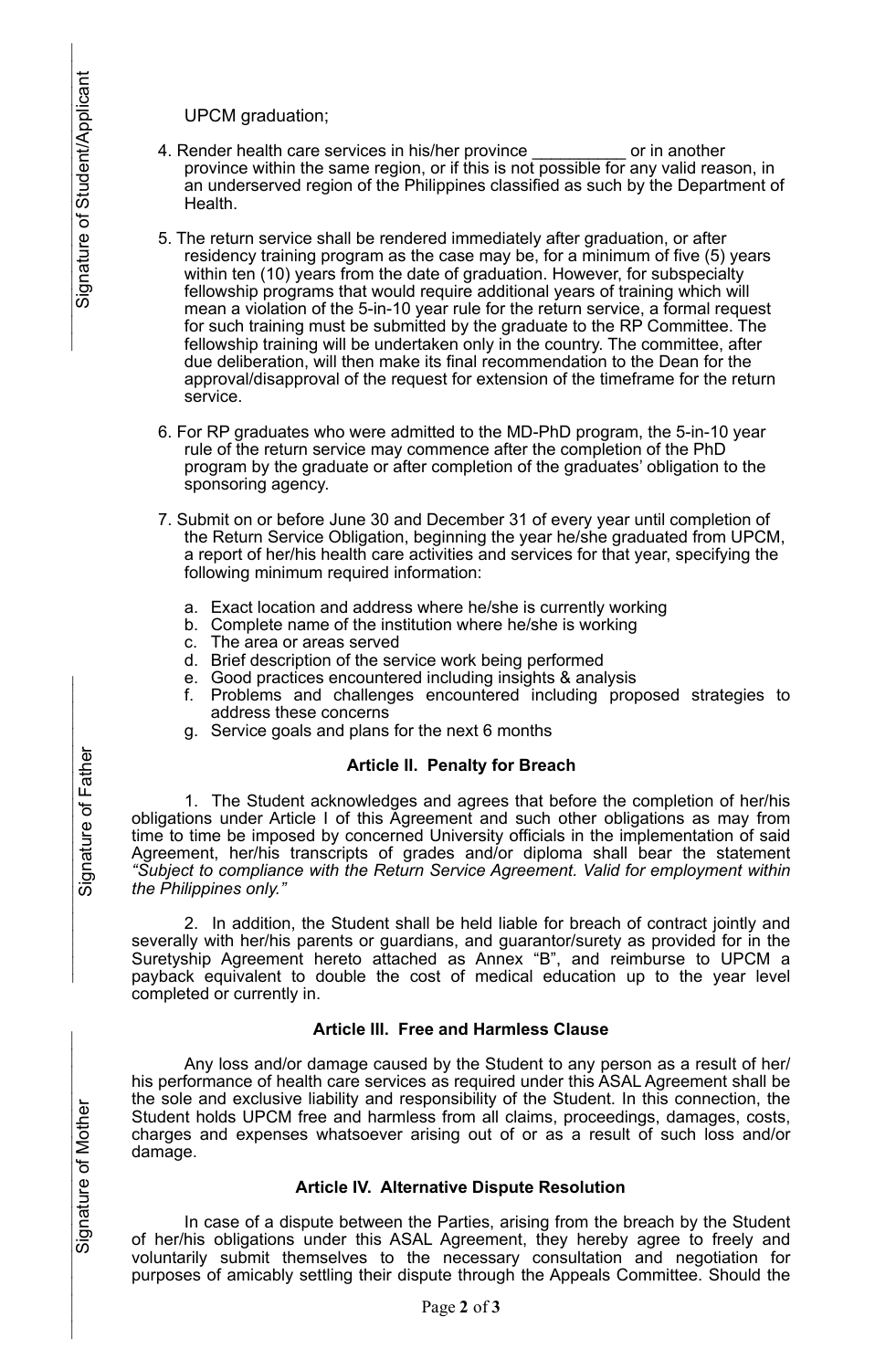Parties fail to reach an amicable settlement, any dispute or controversy arising from this Agreement shall be submitted to arbitration, in accordance with law (RA 9285). Finally, the Parties agree that should their dispute reach the courts of law, the competent courts of Manila shall have exclusive jurisdiction over the same.

**IN WITNESS WHEREOF**, the Parties sign this ASAL Agreement together with the parent(s)/guardian(s) of the Student, this \_\_\_\_ day of \_\_\_\_\_\_\_\_\_\_\_\_\_\_\_\_ at \_\_\_\_\_\_\_\_\_\_\_\_\_\_\_\_\_\_, Philippines.

| Name and Signature of Student                                                              |                        | <u>CARMENCITA D. PADILA, MD, MAHPS</u><br>Chancellor, UP Manila |  |  |
|--------------------------------------------------------------------------------------------|------------------------|-----------------------------------------------------------------|--|--|
| Name and Signature of Mother                                                               |                        | Name and Signature of Father                                    |  |  |
| Signed in the presence of:                                                                 |                        |                                                                 |  |  |
| Signature over printed name<br>of witness                                                  |                        | <b>CHARLOTTE M. CHIONG, MD, PhD</b><br>Dean, UPCM               |  |  |
|                                                                                            | <b>ACKNOWLEDGEMENT</b> |                                                                 |  |  |
| Republic of the Philippines)<br>Metro Manila) s. s.                                        |                        |                                                                 |  |  |
| <b>BEFORE ME</b> , this _____ day of ____________, in ___________, personally<br>appeared: |                        |                                                                 |  |  |
| Name                                                                                       | <u>CTC No.</u>         | Date/Place Issued                                               |  |  |
|                                                                                            |                        |                                                                 |  |  |

known to me and to me known to be the same persons who executed the foregoing instrument and they acknowledged to me that the same is their free and voluntary act and deed as well as that of the institution represented.

 This instrument refers to an Acceptance to Serve and Assumption of Liability (ASAL) Agreement that consists of three (3) pages, including the page whereon the acknowledgment is written.

**WITNESS MY HAND AND NOTARIAL SEAL**, on the date and place abovewritten.

Doc. No.  $\overline{\phantom{a}}$ Page No.  $\overline{\phantom{a}}$ Book No. Series of  $202$ . *AY 2016/RP*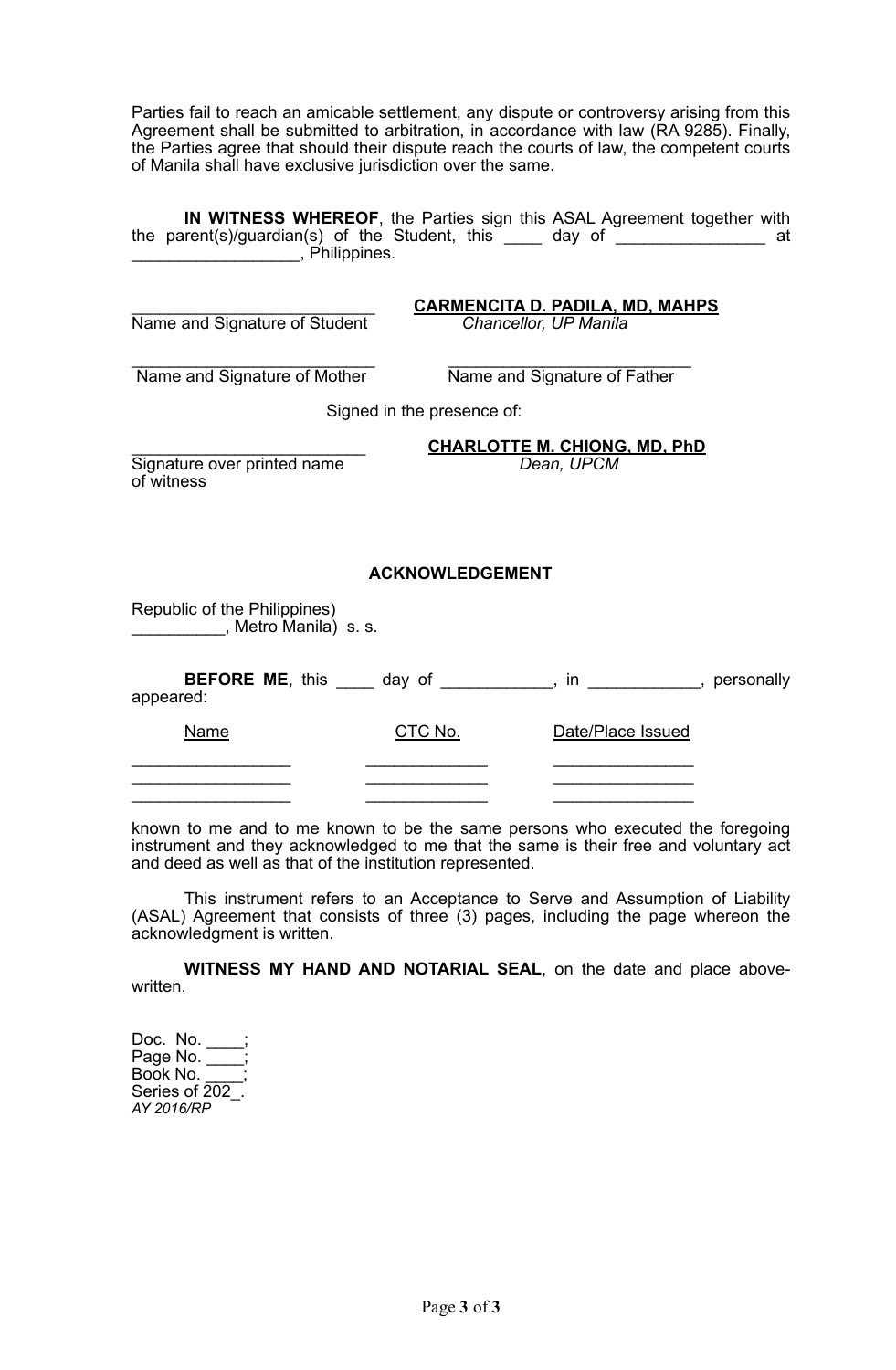## **SURETYSHIP AGREEMENT FOR UPCM ASAL AGREEMENT**

|                                                    | This Agreement executed at |                                                                                 | on |
|----------------------------------------------------|----------------------------|---------------------------------------------------------------------------------|----|
|                                                    |                            | (place)                                                                         |    |
|                                                    | by                         | Filipino, of legal age,                                                         |    |
| (date)                                             | (name of surety)           |                                                                                 |    |
| single/married to                                  |                            | with residence and postal address at                                            |    |
|                                                    |                            | , hereinafter referred to as "Surety", in favor                                 |    |
|                                                    |                            | of the University of the Philippines Manila College of Medicine, with principal |    |
|                                                    |                            | office at Pedro Gil St., Ermita, Manila, hereinafter referred to as "UPCM";     |    |
| <b>WHEREAS,</b>                                    |                            | (hereinafter referred to as                                                     |    |
|                                                    | (name of student)          |                                                                                 |    |
|                                                    |                            | "Principal"), a student of the UPCM Regionalization Program, executed the       |    |
|                                                    |                            | attached Acceptance to Serve and Assumption Liability Agreement ("ASAL          |    |
| Agreement") with UPCM on                           |                            | to which                                                                        |    |
|                                                    |                            | (date of ASAL)                                                                  |    |
| this Surety Agreement is attached to as ANNEX "B"; |                            |                                                                                 |    |

**WHEREAS**, UPCM requires that the due and faithful performance of the provisions of the said ASAL Agreement be underwritten by a Surety;

**NOW**, **THEREFORE**, for and in consideration of the foregoing, the undersigned Surety, jointly and severally with the Principal, hereby guarantee and warrant to UPCM that the Principal shall comply with and perform all the stipulations contained in the ASAL Agreement, and that if for any reason the Principal fails to comply therewith, the Surety binds himself jointly and severally with the Principal:

*"To reimburse the UPCM twice the full of such amount/s as may have been defrayed for the Principal's tuition, government subsidy and scholarship, and all other expenses incurred by the UPCM, with interest at the prevailing legal rate at the time of the breach of the aforesaid ASAL Agreement".*

The liability of the Surety under this Agreement shall be solidary, direct and immediate and not contingent upon the enforcement by UPCM of whatever remedies it may have against the Principal, and the Surety shall at anytime on demand, pay to the UPCM whatever amount is owing from the Principal to the UPCM to the extent stated above.

This instrument is intended to be a complete and free indemnity to UPCM for any indebtedness or liability of the Principal arising from the ASAL Agreement. It shall be valid and binding without further notice to the Surety, until the Principal has complied with all her/his obligations under the said ASAL Agreement.